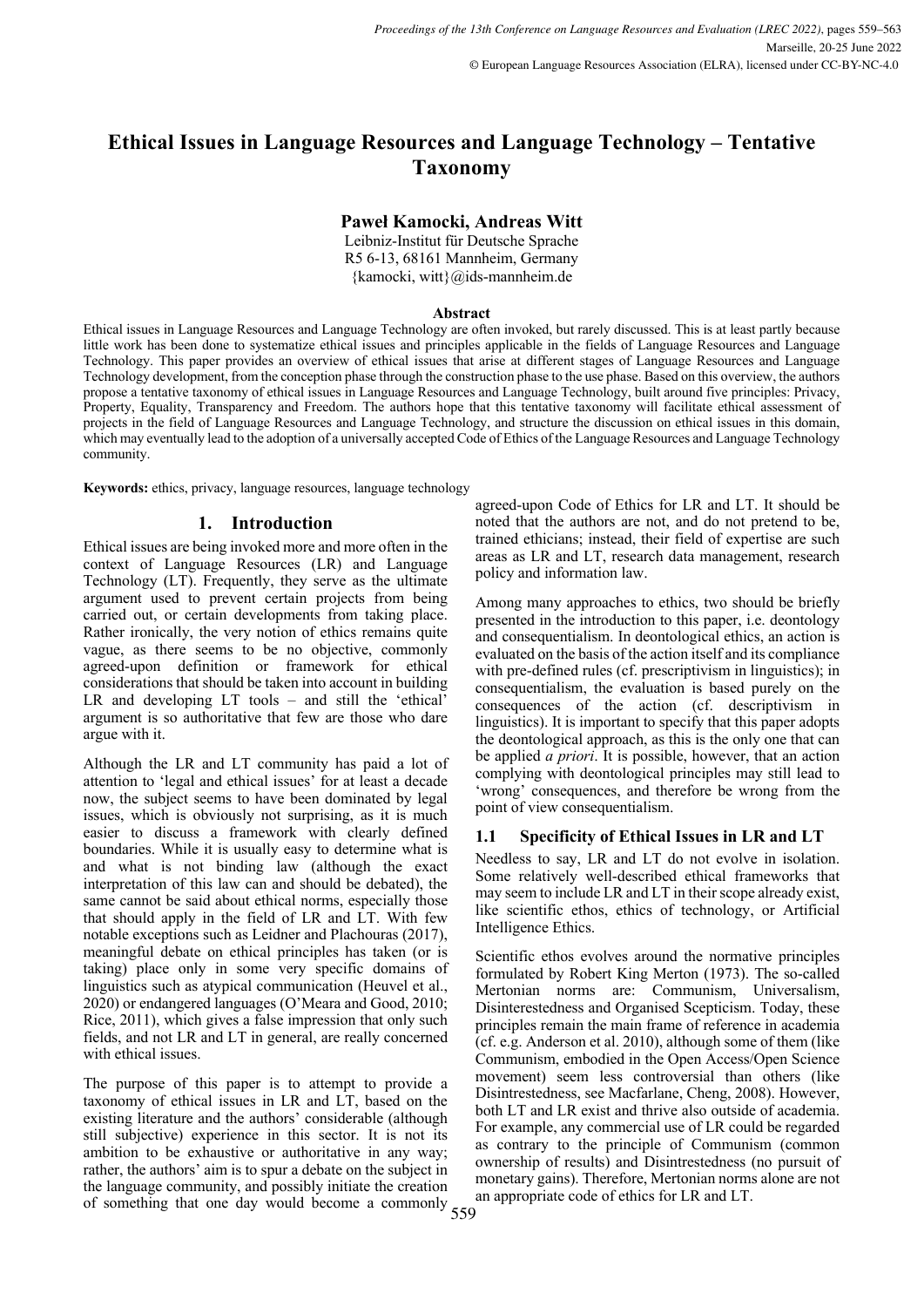Technology of ethics (or technoethics) is a relatively new field; although its origins can be traced back to Plato's dialogue *Phaedrus* (critically discussing the 'invention' of writing) or to 19th century American pragmatism, it was only established as an independent branch of ethics in the 1970s (Bunge, 1977). It studies both the ethical implications of developing new technologies, and the effect that technology has on ethical questions and human condition in general. While very interesting for anyone involved in new technologies, technoethics is too abstract to serve as a useful set of guidelines for LR and LT. Moreover, it tends to adopt a consequentialist (or: descriptive) approach, and the LR and LT community is in need of practically implementable deontological (or: prescriptive) rules. Finally, technoethics is too broad in scope and too future-oriented to be more than a distant source of inspiration for ethics in LR and LT.

LR and LT can, however, draw some inspiration from the field of Artificial Intelligence (AI) ethics. The origins of AI ethics can be traced back to Asimov's (1942) Three Laws of Robotics, but the field has developed rapidly in recent years, as landmarked with the adoption of such documents as the Asilomar AI Principles<sup>1</sup> or, very recently, the UNESCO Recommendation on the Ethics of Artificial Intelligence (2022). Further, possibly even more normatively ambitious developments in AI ethics are expected after the adoption of the EU Artificial Intelligence Act proposed in 2021, which emphasizes the role of selfassessment of AI application providers. In its current state, however, AI ethics is not fully applicable to LT and/or Machine Learning for Natural Language Processing and other linguistic applications. Since AI ethics addresses a much broader field, it necessarily overlooks the specificity of LR and LT; on the other hand, some issues in LR, e.g. those concerning fieldwork, are not (or only very remotely) related to AI, and therefore are not within the scope of AI ethics.

LR and LT, therefore, need their own code of ethics, which demonstrates the utility of research in this domain, to which this paper wants to contribute.

#### **1.2 Ethics and Law**

The relation between law and ethics is a complex subject to say the least. A simple distinction between legal norms and ethical (or moral) norms may be that the respect of legal norms is guaranteed by the coercive power of the State, whereas moral norms only have a social sanction (e.g. coming to a social dinner empty-handed may eventually lead to ostracism), or even no sanction at all (e.g. various sorts of 'evil thoughts' are perceived as morally wrong, but for obvious reasons cannot be sanctioned, unless by the thinker himself). In this approach, which can be traced back to Kelsen (1991), law and ethics are two disjoint sets of norms, i.e. a norm either is guaranteed by state coercion (legal norm), or it is not (moral norm).

Another view on the relation between law and ethics consists of seeing them as two overlapping sets of norms. In this approach, human acts can be: a) ethically wrong, but not illegal (e.g., excessive use of swear words), or b) both illegal and ethically wrong (e.g., theft) or, c) illegal, but not ethically wrong (the proponents of this approach could quote certain tax offences as an example).

The authors of this paper do not subscribe to either of these points of view. Rather, they believe that legal norms are a sub-section of ethical norms, i.e. every illegal act is necessarily morally wrong. Debatable as this approach might be, this is the premise of this paper.

Another characteristic that distinguishes ethics from law is its universalism. Law generally has a limited territorial scope, whereas ethical principles, if not strictly identical from one territory to another, are more widely shared.

#### **2. Overview of Ethical Issues in Language Resources and Language Technology**

This section provides an overview of ethical issues to consider at various stages of building LR and developing LT tools.

## **2.1 Conception Phase**

Some ethical issues must be considered already at the conception phase, i.e., before data is collected for a LR, or before an LT tool is developed.

One of such issues for LT applications is the impact on user privacy (cf. Privacy by Design (Kamocki, Witt, 2020), and Art. 25 of the GDPR). It should not be mistaken for protection of personal data as defined in the GDPR. In fact, contrary to a common misconception, personal data protection is not a synonym of privacy. Personal data may have nothing to do with what is generally considered as 'private sphere' of an individual's life (e.g., one's professional phone number is personal data), and privacy infringement may have nothing to do with processing of personal data (e.g., knocking on one's door in the middle of the night, or observing one's driveway). Privacy in the ethical sense can be defined as both *'freedom from unauthorised intrusion'*<sup>2</sup> and as a *'right to keep* [one's] *personal matters and relationships secret'3* . Therefore, an LT tool (such as a spell checker, a chatbot or a voice assistant) should be designed in such a way as not to be unnecessarily intrusive: it should not collect and process more information than necessary (e.g., a voice assistant should not record when not activated by the user's command), and should not try to interact with the user without being expressly asked to, e.g. by sending excessive push notifications. Moreover, the user should be enabled to quickly and easily deactivate certain features of the tool (e.g., voice recording) temporarily or permanently. By the same token, if in a data collection process participants are asked to fill out a questionnaire, the questions should be designed in such a way as not to be unnecessarily intrusive (e.g., it would rarely be justified to ask for date of birth or full address).

In LRs, data selection can also be problematic from an ethical standpoint. The principles of representativeness and

Cambridge English Dictionary (https://dictionary.cambridge.org/dictionary/english/privacy).

https://futureoflife.org/2017/08/11/ai-principles/ (access: 27 April 2022).

Merriam-Webster Dictionary, 'privacy' definition 1.b (https://www.merriam-webster.com/dictionary/privacy).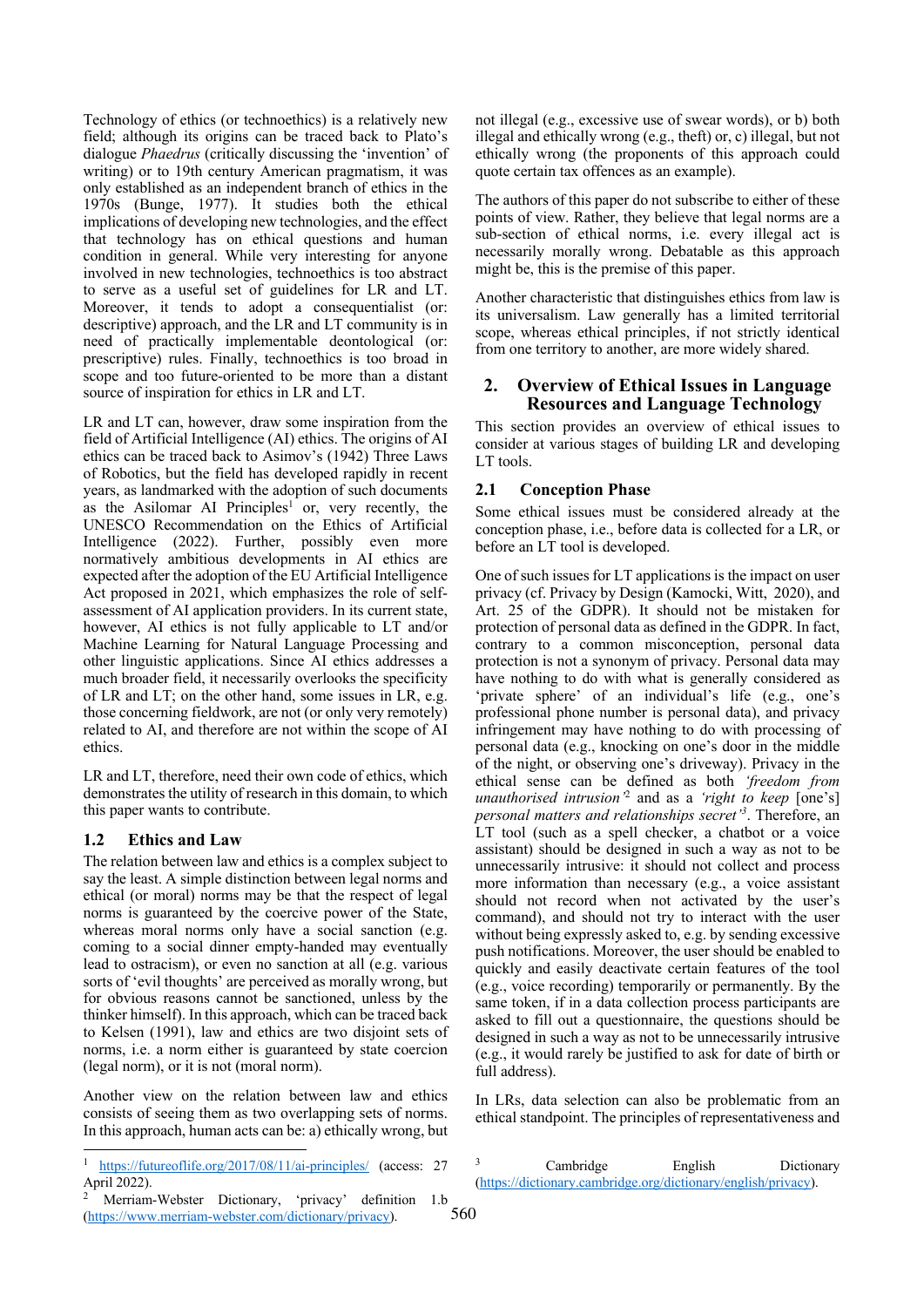balance in corpus design (e.g., Kupietz, 2015), well known in the language research community, also have an ethical dimension, since an imbalanced or non-representative corpus can have discriminatory effect, e.g. if used for training language models.4 All sorts of linguistically relevant characteristics that may lead to potential biases should be considered: gender, race, dialect, age, etc. An important dilemma in data selection is whether the corpus should reflect the reality as it is (e.g., in a corpus of corporate executives' speech most data should come from the most represented group, presumably white males), or as it should be in a perfectly balanced reality (e.g., the same amount of male/female and black/white/Asian corporate executives should be represented). The decision is difficult to make; it should depend on what the corpus is to be used for, and it should be properly documented for future uses. For example, a voice assistant should be trained on a corpus in which many characteristics are equally represented (even if this does not reflect the reality), so that no group of users (such as people with a strong regional accent) is discriminated against when using the assistant.

Apart from data selection, the selection of people for tedious tasks such as fieldwork may also lead to biased results. In academic context, most fieldwork is performed by students, usually still in their twenties, which may impact the results (e.g. elderly speakers may feel intimidated, and younger speakers may be more eager than average to participate in a survey conducted by a young researcher).

In both LR and LT, it is also important to properly document the conception phase. In academia, this is part of the requirement of reproducibility of research results, and one of the aspects of Open Science; when personal data are being processed, transparency *vis-à-vis* the data subjects is also required (Art. 5.1(a) of the GDPR). But the importance of transparent documentation exceeds the above-mentioned requirements; it is a foundation of 'explainable' technology requirements which can help prevent the 'AI blackbox' phenomenon (i.e. a situation where the functioning of AI is completely obfuscated to the user, who has no way to falsify the experiment and can only blindly trust its result – see Rudin and Radin, 2019), thereby reinforcing users' trust in the LT.

## **2.2 Creation Phase**

Creation of LR and LT tools usually involves the use of third-party intellectual property (IP). Language data are, as a general rule, protected by intellectual property: individual pieces of data, even as short as 3-grams (Kamocki, 2020) are usually protected by copyright; larger datasets can be protected cumulatively by copyright and the *sui generis* database right. In the authors' approach as explained *supra*, infringement of any of these legal frameworks is to be seen as a wrong (unethical, immoral) act. Moreover, IP is a form of property and enjoys the same protection as a fundamental right, which gives it an even stronger ethical dimension. However, ethical handling of someone else's IP is not reduced to respecting applicable legal norms. For example, in the monist approach to copyright (in countries like Germany and Austria), moral rights (including the right of paternity, i.e. recognition of authorship) are limited in time and expire together with economic rights (70 years after the death of the author); in such context, attributing authorship to such authors like Leibniz or Goethe is a purely ethical requirement, albeit so deeply rooted in common moral sense that it would be nearly insane to even think about overlooking it.

Some aspects of the IP legal framework are also particularly sensible from the point of view of ethics; this is, for example, the case of orphan works, i.e. works protected by copyright whose rightsholders cannot be identified or located despite 'diligent search'. In the EU, under Directive 2012/28/EU, orphan works can be used by certain organizations such as libraries and educational establishments. Although the notion of 'diligent search' is quite specifically defined in the law, it still has a strong ethical component, and people at beneficiary institutions should use their moral compass to evaluate when their efforts to find the rightsholders meet the 'diligent' threshold.

Another issue, this time of more ethical than legal nature, concerns mostly the creation of LRs for endangered languages. The rights of indigenous peoples in their cultural expressions, including language, have attracted considerable attention for more than two decades now. In 2007, the United Nations adopted a Declaration on the Rights of Indigenous Peoples (UNDRIP), Article 31 of which reads as follows: *"Indigenous peoples have the right to maintain, control, protect and develop their cultural heritage (...) and traditional cultural expressions, as well as the manifestations of their (...) cultures, including (...) oral traditions* [and] *literatures (...). They also have the right to maintain, control, protect and develop their intellectual property over such cultural heritage (...) and traditional cultural expressions"*. The Declaration remains, for the most part and in most countries, a soft law instrument, the enforcement of which is based on morality rather than on state coercion. The research community is gradually adopting the CARE principles of Indigenous Data Governance, formulated in 2018, largely to complete and supplant the access- and reuse-oriented FAIR principles (Carroll et al., 2020). The CARE principles are: Collective benefit, Authority to control, Responsibility and Ethics. In particular, the Ethics principle invites not to portray Indigenous Peoples in terms of deficit, to assess any potential benefits and harms from the Indigenous Peoples' perspective, to address imbalance of power in processing Indigenous Data, to involve representatives of the concerned communities in the decisions about the processing of their data, and to take into account potential future use and future harm resulting from the data.

Privacy of individuals who contribute data to a LR also needs to be addressed at the creation stage – some data may need to be pseudonymised or anonymised, or even deleted altogether, if they are judged as presenting too much of a risk from a privacy standpoint. Again, this requirement exceeds pure compliance with the GDPR – for example, information related to deceased persons is not considered

<sup>561</sup> January 2022).<sup>4</sup> See e.g., Bender, E., A Typology of Ethical Risks in Language Technology, 2020 online lecture available https://www.youtube.com/watch?v=DLGwIfjoh3w (access: 14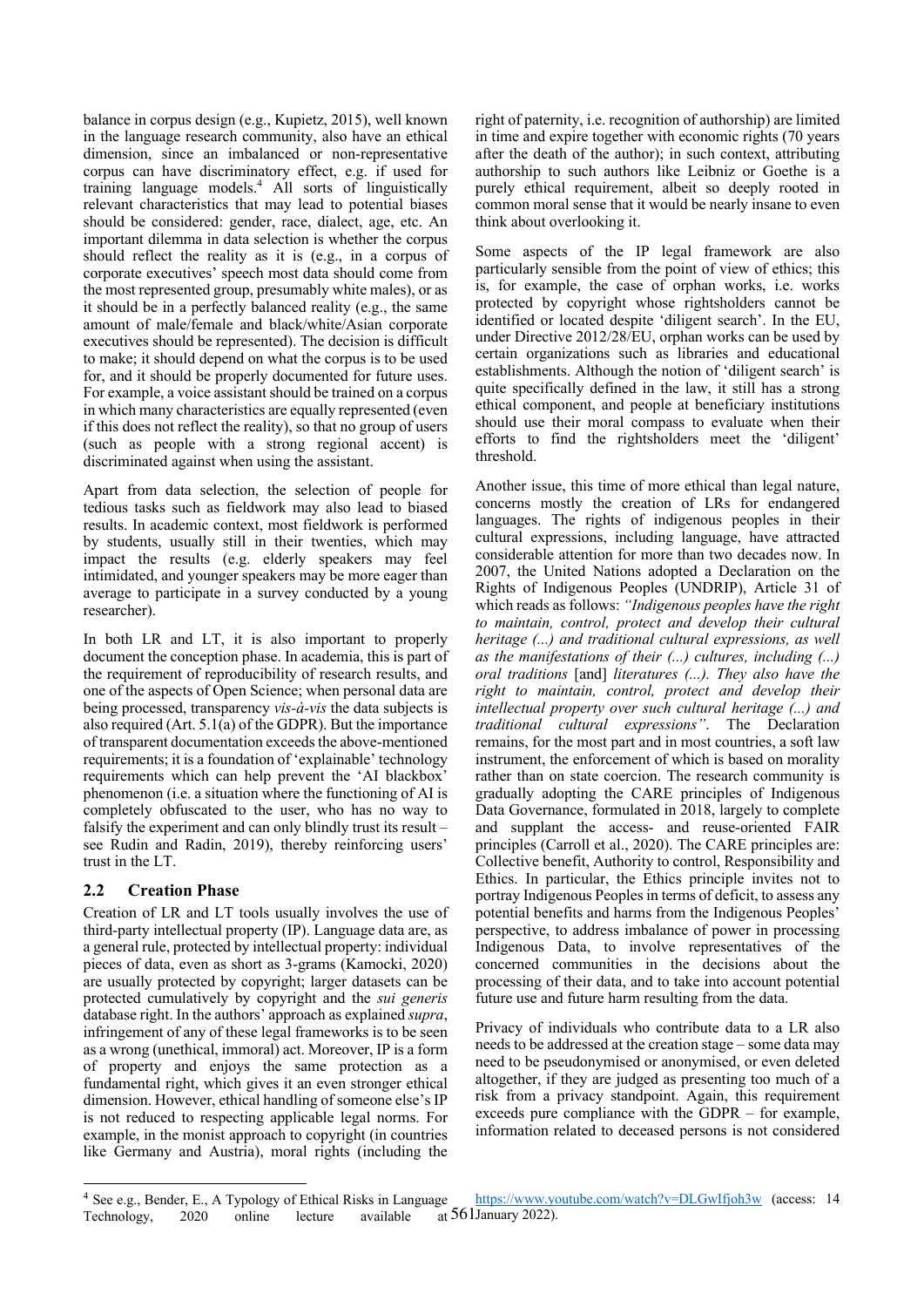personal data by the GDPR, and yet good practice requires preserving their 'privacy' in LR and LT.

Finally, contributors should be given a chance to get thoroughly informed about the purposes for which the data are collected and how they will be used. Arguably, most people are not interested in, and are not equipped to understand the technicalities, but they nevertheless have the right to know what they are contributing to. Needless to say, all contributions should be voluntary, and all contributors should be given the possibility to change their mind and withdraw their data from the dataset if this is reasonably practicable. This right may even go beyond the GDPR's rights to be forgotten and to withdraw consent, and be applied also to anonymized data and other nonpersonal data.

#### **2.3 Use Phase**

The use of LT tools, even those developed according to the highest ethical standard, should also abide by ethical principles.

Firstly, it should be made clear to the user that he or she is in presence of an LT output when there is no human intervention involved. The user should be aware that the text he or she is reading was machine-translated or otherwise automatically generated (without a quality check by a human), or that he or she is interacting with a chatbot or a voice assistant rather than a human. In fact, LT often produces outputs that are indistinguishable in quality from human production, without providing the same level of trustworthiness. For example, an MT system may generate a grammatically perfect output with semantic mistakes that would never be made by a human (e.g., using 'he' instead of 'she', or translating French *'serviette'* as 'towel' instead of 'briefcase'). Transparency about the use of LT could also help prevent the spread of computer-generated 'fake news', some of which may start as seemingly innocuous jokes.

Secondly, LT should not be used to make decisions or choices that may seriously impact the user – such decisions should always be verified and confirmed by a human (cf. Art. 22 of the GDPR). Whether a decision is 'serious enough' to require human intervention is a matter of circumstances: if a customer is misunderstood by a chatbot and receives her T-shirt in the wrong size with a possibility to return it, little or no harm is done; if, however, the user calls an ambulance which arrives at a wrong address, the consequences might be dire.

Thirdly, all privacy-related concerns that should be envisaged at the conception phase should still actively be addressed during the use phase.

## **2.4 Ethical Issues in LR and LT Evaluation**

Evaluation of LR and LT also presents some ethical challenges. In order to produce sound results, it should be carried out according to transparent, objective and up-todate criteria. The choice of metrics to measure the impact of data (including language data) is one the biggest questions that the academic community is currently facing (Lampert et al., 2017). The fact that practice in the field of data citation is still evolving does not make this task any easier.

# **3. Tentative Taxonomy of Ethical Issues in Language Resources and Language Technology**

Based on the overview provided in the previous section, the authors would like to propose a taxonomy of ethical issues in LR and LT built around the principles of Privacy, Property, Equality, Transparency and Freedom, which can be summarized as follows:

- Privacy: stakeholders (data providers, users) should be protected against disproportionate intrusion and allowed to keep certain information secret;
- **Property:** intellectual and cultural property should be handled with respect, in compliance with applicable law, ensuring that any potential harm (evaluated from the owner's perspective) is outweighed by collective benefit;
- **Equality:** no group of stakeholders or contributors should be directly or indirectly discriminated against;
- **Transparency:** LT outputs should be clearly marked as such; stakeholders should be informed about the main principles of, and given a possibility to learn the details about the functioning of LT;
- **Freedom:** data providers should be free to contribute their data to LR&LT, and, to a reasonably practicable extent, to change their mind at any later stage; human intervention should be necessary and decisive in any process involving the use of LT the outcome of which may seriously impact the user.

## **4. Conclusion**

Although ethical issues in LR and LT may appear to be a vague topic, an overview of these issues in different phases of LR and LT shows that they concentrate around five<br>recurring themes: Privacy, Property, Equality, themes: Privacy, Property, Equality, Transparency and Freedom. A tentative taxonomy of these issues proposed by the authors will hopefully facilitate ethical assessment of LR and LT projects, and help structure the discussion on ethical issues in LR and LT, which may eventually lead to the adoption of a universally accepted Code of Ethics of the LR and LT community.

## **5. Bibliographical References**

- Anderson, M.. S., Ronning, E. A., DeVries, R., Martinson, B. C. (2010). Extending the Mertonian Norms: Scientists' Subscription to Norms of Research. *Journal of Higher Education* 81(3): 366–393.
- Asimov, I. (1942). Runaround. *Astounding* 29(1): 94-103.
- Bunge, M. (1977). Towards a Technoethics. *Monist* 60(1): 96–107.
- Carroll, S.R., Garba, I., Figueroa-Rodríguez, O.L., Holbrook, J., Lovett, R., Materechera, S., Parsons, M., Raseroka, K., Rodriguez-Lonebear, D., Rowe, R., Sara, R., Walker, J.D., Anderson, J. and Hudson, M. (2020). The CARE Principles for Indigenous Data Governance. *Data Science Journal,* 19(1):43.
- Heuvel, H. van den, Oostdijk, N.H.J., Rowland, C.F. & Trilsbeek, P. (2020). The CLARIN Knowledge Centre for Atypical Communication Expertise. In *LREC 2020*
- 562 *Conference Proceedings*, pp. 3312-3316. ELRA.